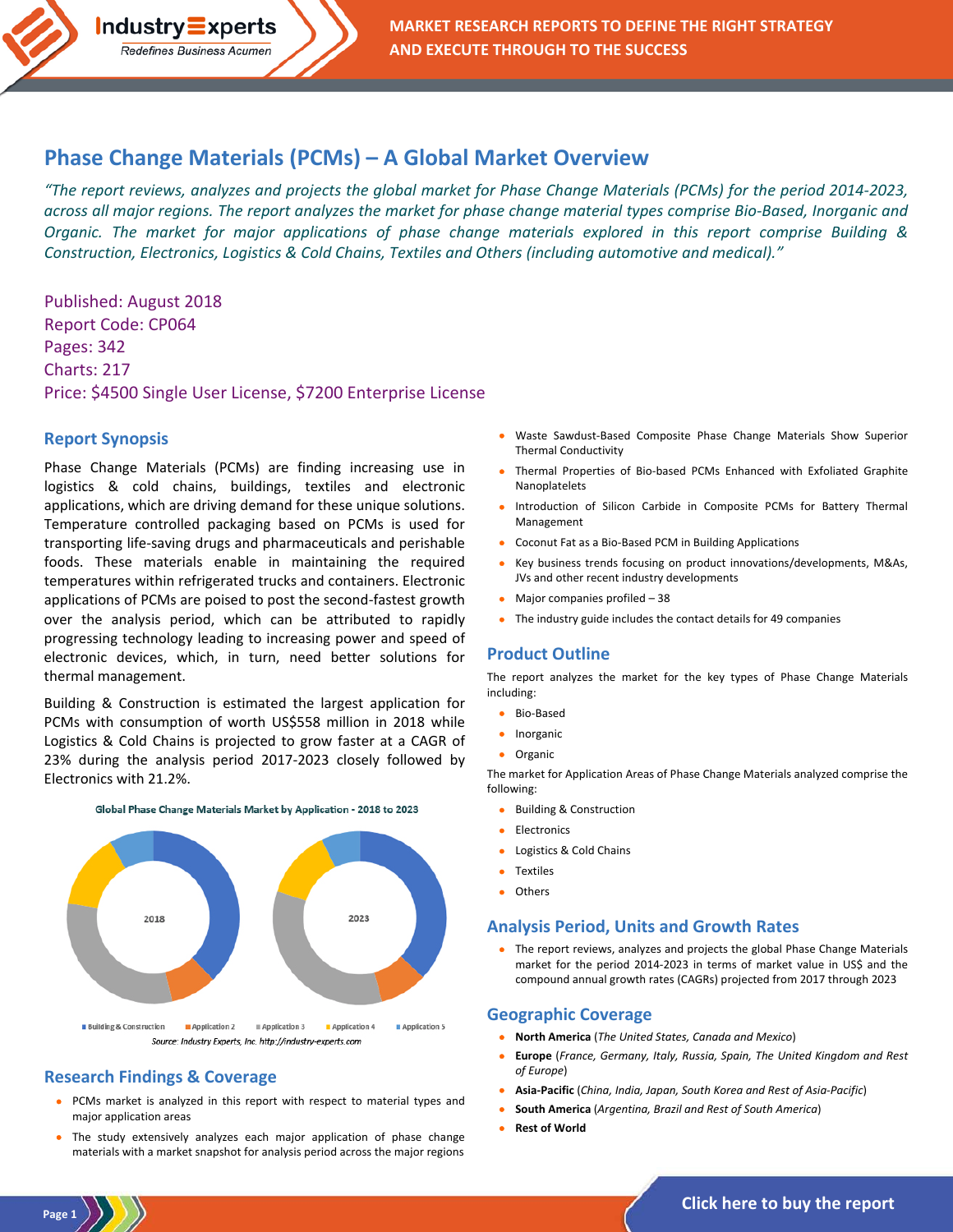

## **SAMPLE COMPANY PROFILE**

**Industry Experts** Redefines Business Acumen

## **COLD CHAIN TECHNOLOGIES, INC. (UNITED STATES)**

135 Constitution Blvd., Franklin, MA 02038 Phone: (508) 429-1395, (800) 370-8566 Fax: (508) 429-9056 Website: www.coldchaintech.com

### **Business Overview**

Established in 1967 and headquartered in Franklin, Massachusetts, Cold Chain Technologies (CCT) is a worldwide leader in providing single-use and reusable thermal packaging solutions for transport and distribution of temperature sensitive shipments. The company is also a leader in temperaturecontrolled distribution solutions for life sciences supply chain. The company's product brands include KoolTemp® GTS Pre-Qualified systems, Koolit® refrigerants, Koolit® Advanced PCM GEL. The company includes a network of over 20 manufacturing and distribution plants with a network of customer service, sales, engineering and thermal testing, R & D, and manufacturing units. The company's products and solutions are used for pharmaceutical, biotech, health care, clinical trial distribution and medical device industries. CCT helps companies meet the requirements with expertise in project management, temperature testing and thermal packaging for any shipping scenario. The company's temperature sensitive products are used for effective thermal packaging as well as optimized shipping strategies.

### **Product Analysis**

#### *Gel Phase Change Materials (PCMs)*

Koolit® Advanced PCM Gel provides the durability and security of a PCM bottle, with the lightweight, leak-proof advantages of a gel pack. The PCM is available in mix-and-match temperature applications: 3°C, 5°C, 7°C and 17°C. The key features of the PCM include uniform thermal coverage, Leakproof, durable and tearresistant, greater performance than PCM bottles and water-based refrigerants, cost-effective protection, with reduced shipment weight/size.

#### *Koolit® Advanced Refrigerant PCM*

Koolit® Advanced Refrigerant PCMs are non-water based phase change materials (PCMs) that freeze and melt at or near the same temperatures as needed by the products it protects. The company uses this characteristic to create super-efficient thermal packaging that results in reduced size, weight and freight costs. Koolit Refrigerant PCMs are sold as part of pre-qualified KoolTemp® GTS qualified shipping solutions and are packaged in both flexible saddlebags and hard bottles. The key features of the product include reusable, extreme hot and cold temperature protection, significant packaging and freight savings and ideal for domestic and international shipments.

#### *Koolit® Foam Bricks*

Koolit® Foam Brick refrigerant needs with an existing product or design you a customized solution

#### *…………………….more*

## **SAMPLE TABLE/CHART**

Glance at 2018 Global Phase Change Materials (PCMs) Market Share (%) by Region – North America, Europe, Asia-Pacific, South America and Rest of World



North American Phase Change Materials (PCMs) Market Analysis (2014-2023) by Material Type – Bio-Based, Inorganic and Organic in USD Million



## **KEY PLAYERS PROFILED**

- Aavid Kunze GmbH
- Advansa BV
- AI Technology, Inc.
- Climator Sweden AB
- Cold Chain Technologies, Inc.
- Croda International PLC
- Datum Phase Change Limited
- DOW Corning Corporation
- Global E-Systems Europe B.V.
- Henkel AG & Co. KGaA
- Honeywell Electronic Materials, Inc.
- Insolcorp, LLC.
- Kaplan Energy
- Laird PLC
- Microtek Laboratories, Inc.
- Outlast Technologies LLC
- Parker Chomerics
- Phase Change Energy Solutions, Inc.
- Phase Change Material Products Limited
- PLUSS Advanced Technologies Pvt., Ltd.
- RGEES, LLC.
- Rubitherm Technologies GmbH
- Shenzhen Aochuan Technology Co., Ltd.
- Shin-Etsu Chemical Co., Ltd.

*…………………….more*

**Page 2**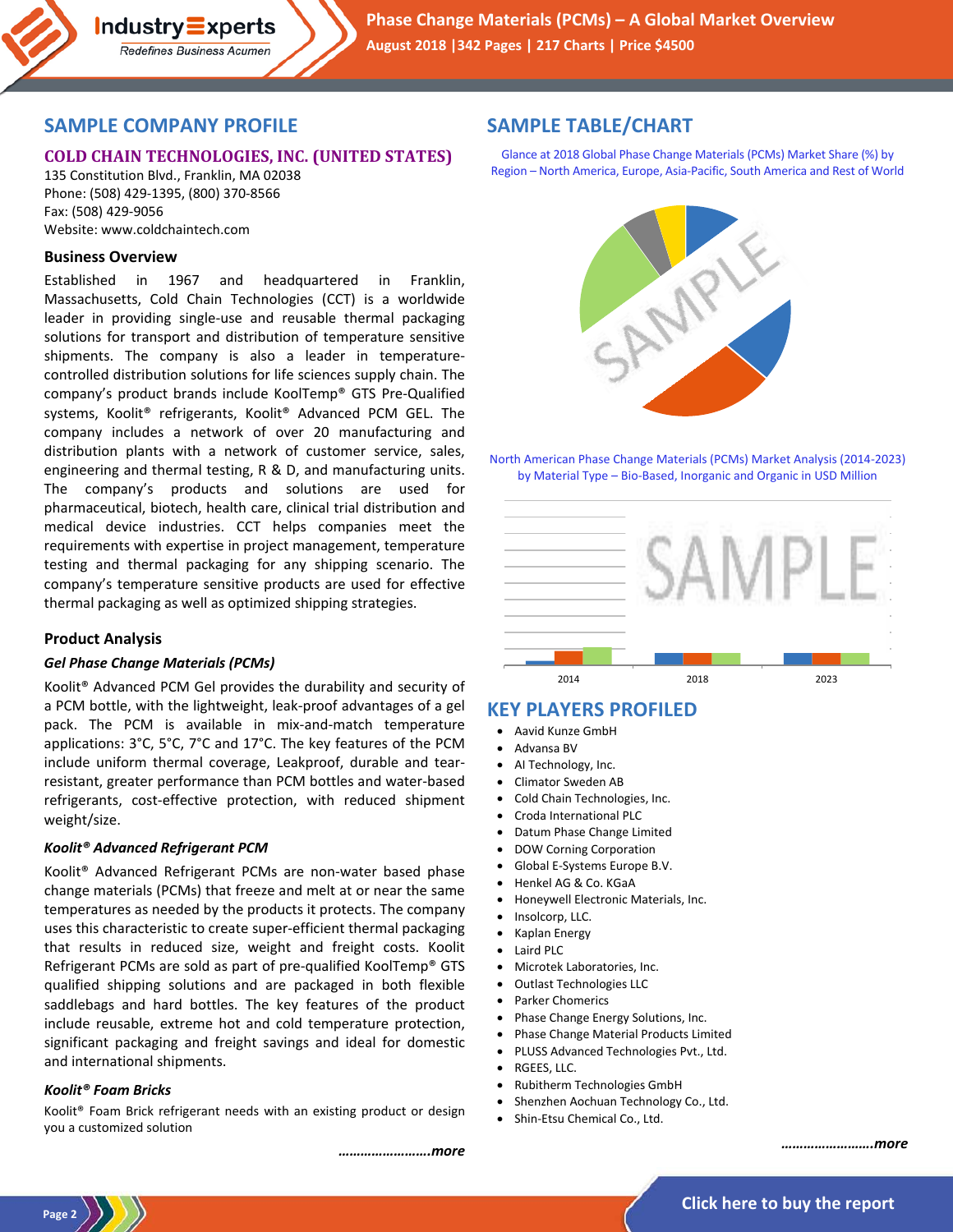**Phase Change Materials (PCMs) – A Global Market Overview August 2018 |342 Pages | 217 Charts | Price \$4500**

# **TABLE OF CONTENTS**

|  | <b>PART A: GLOBAL MARKET PERSPECTIVE  1</b> |  |
|--|---------------------------------------------|--|
|  |                                             |  |

Redefines Business Acumen

| 1.1.1 An Overview of Phase Change Materials (PCMs)3                        |
|----------------------------------------------------------------------------|
|                                                                            |
|                                                                            |
|                                                                            |
|                                                                            |
|                                                                            |
|                                                                            |
|                                                                            |
| 2. APPLICATIONS OF PCMs - A MARKET SNAPSHOT 9                              |
|                                                                            |
|                                                                            |
|                                                                            |
|                                                                            |
| 2.1.2 PCMs in Building Applications 11                                     |
|                                                                            |
|                                                                            |
| 2.1.2.3 Active Building Systems  12<br>2.1.2.4 Passive Building Systems 12 |
| 2.1.2.5 Integration of PCMs into Passive Systems  13                       |
|                                                                            |
|                                                                            |
|                                                                            |
| 2.1.2.9 Windows and Shutters 14                                            |
|                                                                            |
|                                                                            |
|                                                                            |
|                                                                            |
| 2.4.1 Functioning of PCMs in Clothing and Textiles. 22                     |
| 2.4.2 Effect of PCMs on the Properties of Textiles 22                      |
| 2.4.3 Thermal Conductivity Enhancers for PCMs  22                          |
| 2.4.4 Incorporating PCMs into Textiles 23                                  |
|                                                                            |
|                                                                            |
|                                                                            |
| 2.4.5 Assessment of Textiles Containing PCMs 24                            |
| 2.4.6 Applications of PMC-Based Textiles 24                                |
|                                                                            |
| 2.4.6.3 Bedding and Accessories 25                                         |
|                                                                            |
| 2.4.6.5 Footwear and Accessories  25                                       |
|                                                                            |
|                                                                            |
|                                                                            |
|                                                                            |
| 3.1 Waste Sawdust-Based Composite Phase Change                             |
| Materials Show Superior Thermal Conductivity  28                           |
| 3.2 Thermal Properties of Bio-based PCMs Enhanced                          |
| with Exfoliated Graphite Nanoplatelets 29                                  |
| 3.3 Introduction of Silicon Carbide in Composite PCMs                      |
| for Battery Thermal Management 30                                          |
| 3.4 PCMs as Coolants in Photovoltaic Thermal                               |
|                                                                            |
| 3.5 Innovative Eutectic Nitrate/Nitrate Salts for Low                      |
| Temperature Thermal Energy Storage 31                                      |
| 3.6 Coconut Fat as a Bio-Based PCM in Building                             |
|                                                                            |
| 3.7 Concrete Enhanced with Paraffin PCM Offers                             |
| Potential to Melt Ice and Snow on Roads 32                                 |
| 3.8 Innovative Phase Change Microcapsules Based                            |
| Composites Provide Enhanced Heat Storage 32                                |
| 3.9 Nanomaterials Enhance PCM Properties for                               |
|                                                                            |

Page 3  $\langle \rangle$ 

| Ai Technology, Inc. (United States)  38                                                                                |
|------------------------------------------------------------------------------------------------------------------------|
| Cold Chain Technologies, Inc. (United States)  41                                                                      |
| Croda International Plc (United Kingdom)  43                                                                           |
| Datum Phase Change Limited (United Kingdom)  44                                                                        |
| Dow Corning Corporation (United States) 46                                                                             |
| Global E-Systems Europe B.V. (The Netherlands) 48                                                                      |
|                                                                                                                        |
| Honeywell Electronic Materials, Inc. (United States)  51                                                               |
|                                                                                                                        |
|                                                                                                                        |
| Microtek Laboratories, Inc. (United States) 56                                                                         |
| Outlast Technologies Llc (United States)57                                                                             |
| Parker Chomerics (United States)  58                                                                                   |
| Phase Change Material Products Limited (United Kingdom). 60<br>Phase Change Energy Solutions, Inc. (United States)  63 |
| Phase Change Products Pty., Ltd. (Australia) 64                                                                        |
| Pluss Advanced Technologies Pvt., Ltd. (India) 65                                                                      |
|                                                                                                                        |
|                                                                                                                        |
| Rubitherm Technologies GmbH (Germany)  70                                                                              |
| Shenzhen Aochuan Technology Co., Ltd. (China)  71<br>Shin-Etsu Chemical Co., Ltd. (Japan)  72                          |
|                                                                                                                        |
| Peli BioThermal's New CoolPall™ Flex Bulk Shipper System                                                               |
|                                                                                                                        |
| Launch of Outlast® Xelerate Climate Regulating PCM with                                                                |
|                                                                                                                        |
| Bio-Phase Change Material Technology Used in Building                                                                  |
|                                                                                                                        |
| KoolTemp® GTS Enshield, Industry's First Pallet Cover                                                                  |
| Croda Join Forces with INUTEQ® to Market PCM                                                                           |
|                                                                                                                        |
| The First Solid Phase Change Material for Safe Shipment of                                                             |
|                                                                                                                        |
| Drugs, Vaccines and Clinical Trials Introduced by CCT74                                                                |
| Gelled Phase Change Materials Developed by PureTemp                                                                    |
|                                                                                                                        |
| Outlast® Heat Managing Phase Change Materials Released 75                                                              |
| Addition of Four New Containment Options for PureTemp                                                                  |
| Entropy Solutions is now the Member of RAL Quality                                                                     |
|                                                                                                                        |
| Vesl LLC Offers PureTemp Phase Change Material in                                                                      |
|                                                                                                                        |
| Positive Influence of Phase Change Materials on Sleeping                                                               |
| Launch of New Honeywell PTM6000 Phase Change                                                                           |
|                                                                                                                        |
| Via Blood Transporter from Sonoco ThermoSafe Features                                                                  |
| PureTemp Biobased Phase Change Material 77                                                                             |
| New Outlast® PCM Acrylic Fiber Introduced by Outlast78                                                                 |
| Integration of Advanced Thermal Interface Materials from                                                               |
| Honeywell in Making Video Graphic Array Cards  78<br>KoolTemp® GTS Instant Launched by CCT and Topa                    |
|                                                                                                                        |
|                                                                                                                        |
|                                                                                                                        |
| 6.1 Global Phase Change Materials Market Overview                                                                      |
| 6.1.1 Phase Change Materials Type Market Overview                                                                      |
|                                                                                                                        |
| 6.1.1.1 Bio-Based Phase Change Materials 82                                                                            |
| 6.1.1.2 Inorganic Phase Change Materials 84                                                                            |
| 6.1.1.3 Organic Phase Change Materials  86                                                                             |
| 6.2 Global Phase Change Materials Market Overview                                                                      |
|                                                                                                                        |
| 6.2.1 Phase Change Materials Application Market                                                                        |
|                                                                                                                        |

| <b>PART B: REGIONAL MARKET PERSPECTIVE100</b>             |
|-----------------------------------------------------------|
|                                                           |
| REGIONAL MARKET OVERVIEW 102                              |
|                                                           |
| 7.1 North American Phase Change Materials Market          |
| Overview by Geographic Region 103                         |
| 7.2 North American Phase Change Materials Market          |
|                                                           |
| 7.2.1 Phase Change Materials Type Market Overview         |
|                                                           |
| 7.2.1.1 Bio-Based Phase Change Materials 107              |
| 7.2.1.2 Inorganic Phase Change Materials 109              |
| 7.2.1.3 Organic Phase Change Materials  111               |
| 7.3 North American Phase Change Materials Market          |
|                                                           |
| 7.3.1 Phase Change Materials Application Market           |
|                                                           |
| 7.3.1.1 Building & Construction 115                       |
|                                                           |
| 7.3.1.3 Logistics & Cold Chains  119                      |
|                                                           |
|                                                           |
|                                                           |
| Ai Technology, Inc. (United States) 125                   |
| Cold Chain Technologies, Inc. (United States) 128         |
| Coolcomposites, Inc. (United States) 130                  |
| Cryopak Industries, Inc. (United States) 131              |
| Dow Corning Corporation (United States)  132              |
| Honeywell Electronic Materials, Inc. (United States)  134 |
| Microtek Laboratories, Inc. (United States)  135          |
| Outlast Technologies Llc (United States)  136             |
| Parker Chomerics (United States) 137                      |
| Phase Change Energy Solutions, Inc. (United States) 139   |
|                                                           |
|                                                           |
| Sonoco Thermosafe (United States)  143                    |
| 7.5 Country-wise Analysis of North American Phase         |
|                                                           |
|                                                           |
| 7.5.1.1 United States Phase Change Materials Market       |
|                                                           |
| 7.5.1.2 United States Phase Change Materials Market       |
|                                                           |
|                                                           |
| 7.5.2.1 Canadian Phase Change Materials Market            |
|                                                           |
| 7.5.2.2 Canadian Phase Change Materials Market            |
|                                                           |
|                                                           |
| 7.5.3.1 Mexican Phase Change Materials Market             |
|                                                           |
| 7.5.3.2 Mexican Phase Change Materials Market             |
|                                                           |
|                                                           |
|                                                           |
| 8.1 European Phase Change Materials Market                |
| Overview by Geographic Region 160                         |
| 8.2 European Phase Change Materials Market                |
|                                                           |
| 8.2.1 Phase Change Materials Type Market Overview         |
|                                                           |
| 8.2.1.1 Bio-Based Phase Change Materials 164              |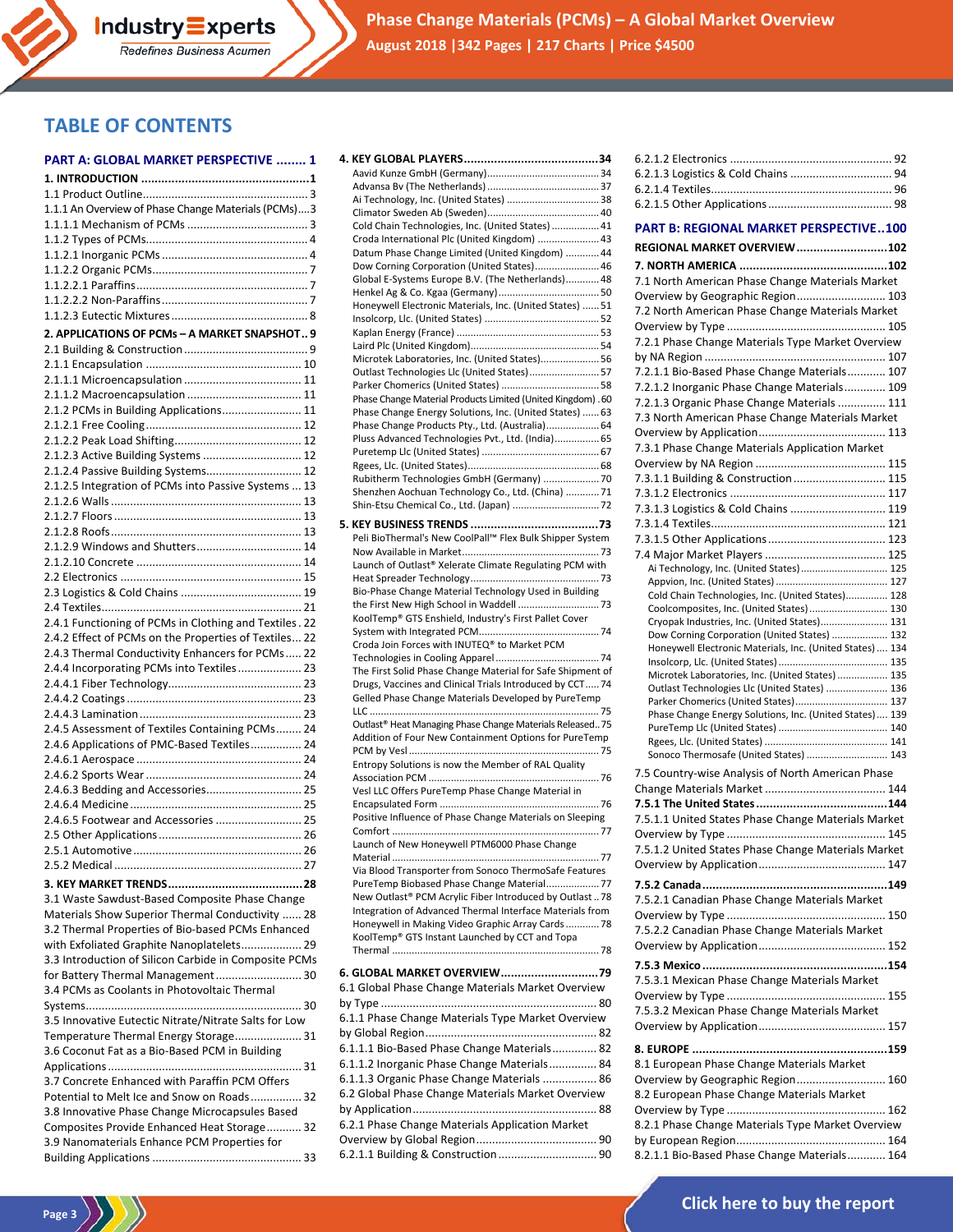**Phase Change Materials (PCMs) – A Global Market Overview August 2018 |342 Pages | 217 Charts | Price \$4500**

| 8.2.1.2 Inorganic Phase Change Materials 166<br>8.2.1.3 Organic Phase Change Materials  168<br>8.3 European Phase Change Materials Market |  |
|-------------------------------------------------------------------------------------------------------------------------------------------|--|
|                                                                                                                                           |  |
| 8.3.1 Phase Change Materials Application Market                                                                                           |  |
| Overview by European Region 172                                                                                                           |  |
| 8.3.1.1 Building & Construction  172                                                                                                      |  |
|                                                                                                                                           |  |
| 8.3.1.3 Logistics & Cold Chains  176                                                                                                      |  |
|                                                                                                                                           |  |
|                                                                                                                                           |  |
|                                                                                                                                           |  |
|                                                                                                                                           |  |
|                                                                                                                                           |  |
|                                                                                                                                           |  |
| Croda International Plc (United Kingdom)189                                                                                               |  |
| Datum Phase Change Limited (United Kingdom)190                                                                                            |  |
| Emco Klimatechnik GmbH & Co., Kg. (Germany) 192                                                                                           |  |
|                                                                                                                                           |  |
| Global E-Systems Europe B.V. (The Netherlands) 193<br>Henkel Ag & Co. Kgaa (Germany) 195                                                  |  |
| Iolitec Ionic Liquids Technologies GmbH (Germany)196                                                                                      |  |
|                                                                                                                                           |  |
|                                                                                                                                           |  |
| Phase Change Material Products Limited (United Kingdom) 199                                                                               |  |
| Royal Dutch Shell Plc (The Netherlands)202<br>Rubitherm Technologies GmbH (Germany)204                                                    |  |
|                                                                                                                                           |  |
| Schoeller Textiles Ag (Switzerland)206                                                                                                    |  |
|                                                                                                                                           |  |
|                                                                                                                                           |  |
| 8.5 Country-wise Analysis of European Phase Change                                                                                        |  |
|                                                                                                                                           |  |
|                                                                                                                                           |  |
| 8.5.1.1 French Phase Change Materials Market                                                                                              |  |
|                                                                                                                                           |  |
| 8.5.1.2 French Phase Change Materials Market                                                                                              |  |
|                                                                                                                                           |  |
|                                                                                                                                           |  |
| 8.5.2.1 German Phase Change Materials Market                                                                                              |  |
|                                                                                                                                           |  |
| 8.5.2.2 German Phase Change Materials Market                                                                                              |  |
|                                                                                                                                           |  |
|                                                                                                                                           |  |
| 8.5.3.1 Italian Phase Change Materials Market                                                                                             |  |
|                                                                                                                                           |  |
| 8.5.3.2 Italian Phase Change Materials Market                                                                                             |  |
|                                                                                                                                           |  |
|                                                                                                                                           |  |
|                                                                                                                                           |  |
| 8.5.4.1 Russian Phase Change Materials Market                                                                                             |  |
|                                                                                                                                           |  |
| 8.5.4.2 Russian Phase Change Materials Market                                                                                             |  |
|                                                                                                                                           |  |
|                                                                                                                                           |  |
| 8.5.5.1 Spanish Phase Change Materials Market                                                                                             |  |
|                                                                                                                                           |  |
| 8.5.5.2 Spanish Phase Change Materials Market                                                                                             |  |

Industry Experts Redefines Business Acumen

 $\binom{Page 4}{\binom{3}{2}}$ 

| 8.5.6.1 United Kingdom Phase Change Materials      |
|----------------------------------------------------|
|                                                    |
| 8.5.6.2 United Kingdom Phase Change Materials      |
| Market Overview by Application  235                |
|                                                    |
| 8.5.7.1 Rest of Europe Phase Change Materials      |
|                                                    |
| 8.5.7.2 Rest of Europe Phase Change Materials      |
| Market Overview by Application  240                |
|                                                    |
| 9.1 Asia-Pacific Phase Change Materials Market     |
| Overview by Geographic Region 243                  |
| 9.2 Asia-Pacific Phase Change Materials Market     |
|                                                    |
| 9.2.1 Phase Change Materials Type Market Overview  |
|                                                    |
| 9.2.1.1 Bio-Based Phase Change Materials 247       |
| 9.2.1.2 Inorganic Phase Change Materials 249       |
| 9.2.1.3 Organic Phase Change Materials  251        |
| 9.3 Asia-Pacific Phase Change Materials Market     |
|                                                    |
| 9.3.1 Phase Change Materials Application Market    |
| Overview by Asia-Pacific Region  255               |
| 9.3.1.1 Building & Construction  255               |
|                                                    |
| 9.3.1.3 Logistics & Cold Chains  259               |
|                                                    |
|                                                    |
| Phase Change Products Pty., Ltd. (Australia) 265   |
| Pluss Advanced Technologies Pvt., Ltd. (India) 266 |
| Shenzhen Aochuan Technology Co., Ltd. (China)  268 |
| Shin-Etsu Chemical Co., Ltd. (Japan)  269          |
| 9.5 Country-wise Analysis of Asia-Pacific Phase    |
|                                                    |
|                                                    |
| 9.5.1.1 Chinese Phase Change Materials Market      |
|                                                    |
| 9.5.1.2 Chinese Phase Change Materials Market      |
|                                                    |
|                                                    |
| 9.5.2.1 Indian Phase Change Materials Market       |
|                                                    |
| 9.5.2.2 Indian Phase Change Materials Market       |
|                                                    |
|                                                    |
| 9.5.3.1 Japanese Phase Change Materials Market     |
|                                                    |
| 9.5.3.2 Japanese Phase Change Materials Market     |
|                                                    |
|                                                    |
| 9.5.4.1 Korean Phase Change Materials Market       |
|                                                    |
| 9.5.4.2 Korean Phase Change Materials Market       |
|                                                    |

| 9.5.5.1 Rest of Asia-Pacific Phase Change Materials<br>9.5.5.2 Rest of Asia-Pacific Phase Change Materials<br>Market Overview by Application  293                                                                                                                                                                                                                                                                                                                                                                                                                                                                       |
|-------------------------------------------------------------------------------------------------------------------------------------------------------------------------------------------------------------------------------------------------------------------------------------------------------------------------------------------------------------------------------------------------------------------------------------------------------------------------------------------------------------------------------------------------------------------------------------------------------------------------|
| 10.1 South American Phase Change Materials Market<br>Overview by Geographic Region 296<br>10.2 South American Phase Change Materials Market<br>10.2.1 Phase Change Materials Type Market<br>Overview by South American Region 300<br>10.2.1.1 Bio-Based Phase Change Materials 300<br>10.2.1.2 Inorganic Phase Change Materials 302<br>10.2.1.3 Organic Phase Change Materials  304<br>10.3 South American Phase Change Materials Market<br>10.3.1 Phase Change Materials Application Market<br>Overview by South American Region 308<br>10.3.1.1 Building & Construction  308<br>10.3.1.3 Logistics & Cold Chains  312 |
| 10.4 Country-wise Analysis of South American Phase<br>10.4.1.1 Argentine Phase Change Materials Market<br>10.4.1.2 Argentine Phase Change Materials Market                                                                                                                                                                                                                                                                                                                                                                                                                                                              |
| 10.4.2.1 Brazilian Phase Change Materials Market<br>10.4.2.2 Brazilian Phase Change Materials Market                                                                                                                                                                                                                                                                                                                                                                                                                                                                                                                    |
| 10.4.3 Rest of South America 328<br>10.4.3.1 Rest of South America Phase Change<br>Materials Market Overview by Type 329<br>10.4.3.2 Rest of South America Phase Change<br>Materials Market Overview by Application  331                                                                                                                                                                                                                                                                                                                                                                                                |
| <b>11. REST OF WORLD</b><br>333<br>11.1 Rest of World Phase Change Materials Market<br>11.2 Rest of World Phase Change Materials Market<br>11.3 Sasol Limited (South Africa) - A Major Market                                                                                                                                                                                                                                                                                                                                                                                                                           |
| PART C: GUIDE TO THE INDUSTRY339                                                                                                                                                                                                                                                                                                                                                                                                                                                                                                                                                                                        |
| 1. RESEARCH METHODOLOGY  341                                                                                                                                                                                                                                                                                                                                                                                                                                                                                                                                                                                            |